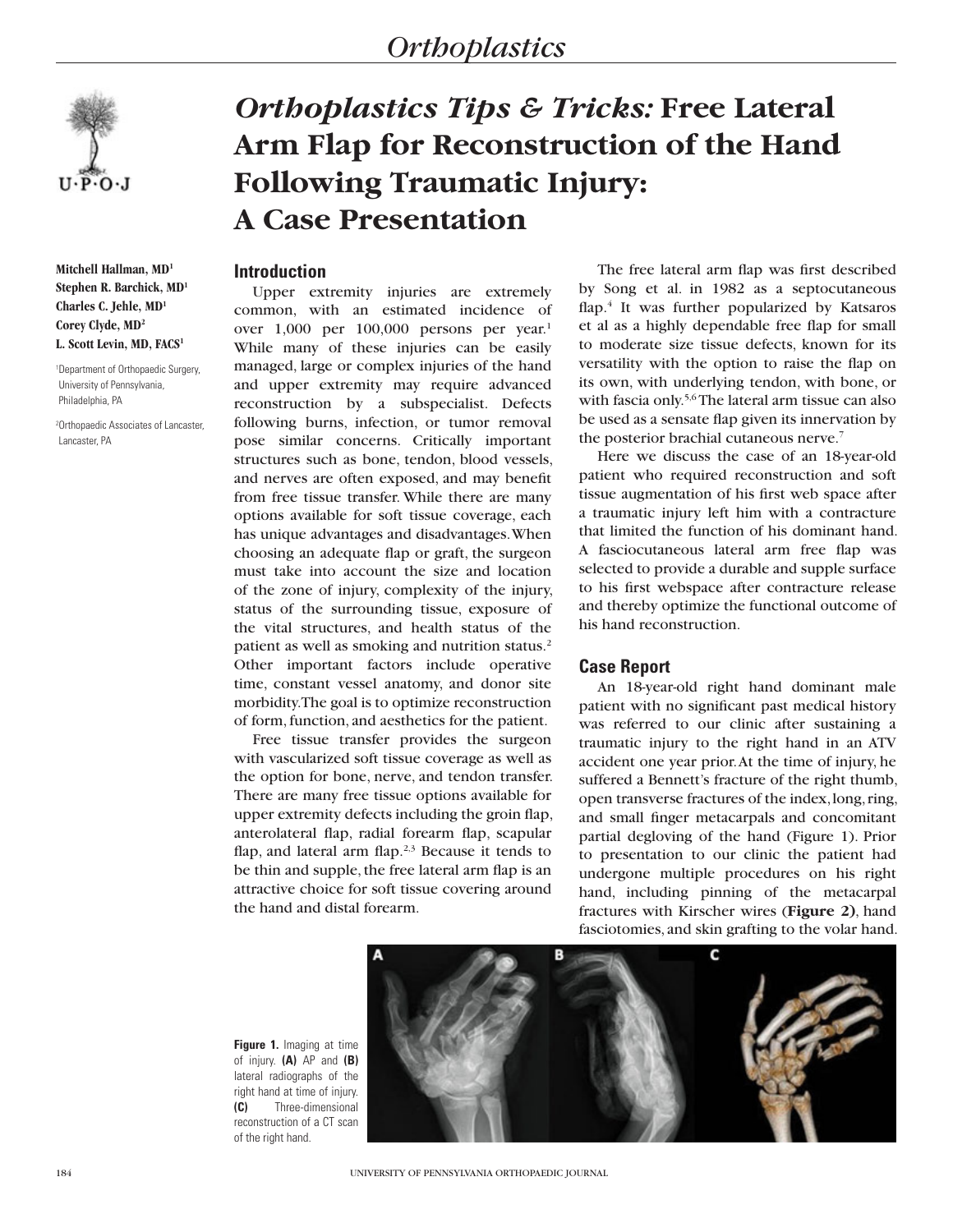One year after his initial injury, the patient had residual deformity of the right hand, with limited function, primarily due to loss of the fist web space due to scar contracture with associated fixed internal rotation of the thumb. He had swan neck deformities of the index through small fingers with ulnar deviation of all digits (Figure 3). His sensibility was intact throughout the hand except for hypoesthesia over the dorsal, radial aspect of the index finger. He had significant atrophy of the thenar musculature. A strong triphasic doppler signal was present over the dorsal branch of the radial artery. Imaging demonstrated malunion of the metacarpal shafts with a windswept appearance of the hand (Figure 4). The distal radius, ulna, and carpal bones appeared atraumatic and well aligned. The patient's chief complaint was impaired function of his dominant hand due to pain and position of his thumb. To address this complaint the patient and our team opted to pursue fusion of the thumb carpometacarpal (CMC) joint, first



**Figure 2.** Initial post-operative AP radiograph of the right hand from surgical procedure prior to presentation.



**Figure 3. (A-D)** Pre-operative images demonstration residual deformity of the hand with first web space contracture.

webspace contracture release and first webspace widening and deepening using lateral arm flap.

At the time of surgery, tourniquet was placed and inflated to 250mmHg. A zig-zag incision was made over the dorsal aspect of the first web space. An adductor tenotomy was the performed and the thumb was freed from the scar tissue in the first web space and palm. Next, dissection was carried down to the level of the thumb CMC joint. An arthrotomy was performed, and the base of the metacarpal was found to have collapsed and without healthy cartilage from previous trauma. An osteotomy of the metacarpal base was performed to optimize position the thumb for opposition and pronation. What little articular cartilage remained on the trapezium was removed and fusion with Kirschner wires and tension band was performed. The web space was further opened to the degree possible by taking down scar tissue and a template was created for the cutaneous portion of the free flap.

The template was placed and traced at the distal aspect of the ipsilateral upper arm. The anterior border was incised initially, and dissection was performed to the level of the biceps and brachioradialis muscles. A fasciocutaneous flap was raised from anterior to posterior visualizing and including the septocutaneous perforators arising from the posterior radial collateral pedicle. The posterior incision was made and



**Figure 4.** Imaging at time of presentation. **(A)** AP, **(B)** oblique, and **(C)** lateral radiographs of the right hand at time of presentation, demonstrating residual bony deformities of the metacarpals.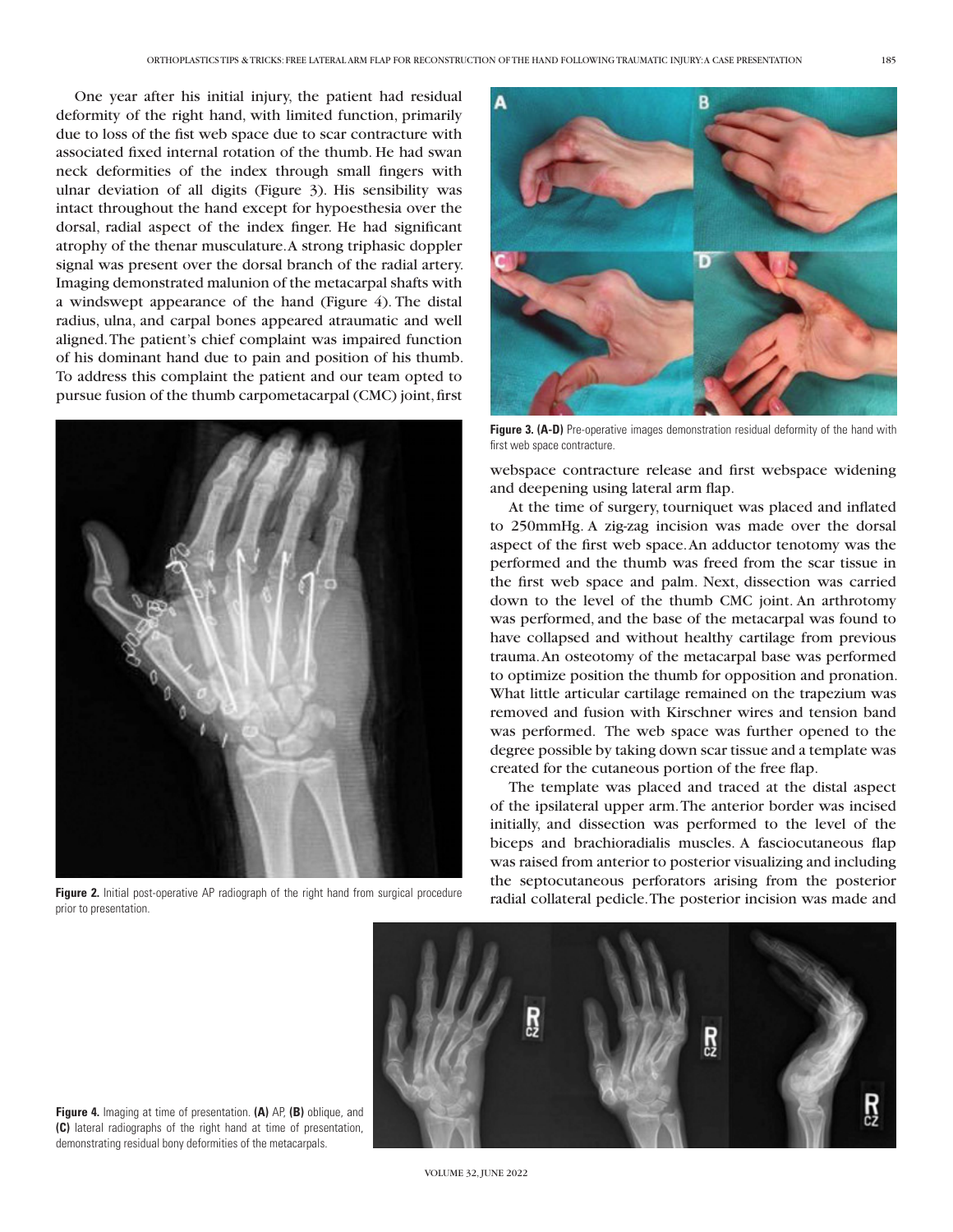

**Figure 5.** Right arm at time of surgery demonstrating template for lateral arm flap.

the fasciocutaneous flap was again raised to the pedicle. The pedicle was clipped distally and raised from distal to proximal taking a small amount of periosteum from the humerus at the distalmost aspect where the pedicle was so closely adhered to the bone. Tourniquet was deflated and removed. The posterior radial collateral artery was dissected and traced behind the lateral head of the triceps where it branches off the brachial artery. During the proximal dissection the radial nerve was visualized and protected. The posterior cutaneous branch of the forearm as it came into the flap was dissected and included. The pedicle was divided, and the flap was brought down to the hand (Figure 6). The donor site was closed in layers over 15Fr round blake drain.

At the hand, an end-to-end anastomosis was made between the pedicle and the dorsal branch of the radial artery over the thumb. Two concomitant veins were coapted using a 2mm sized venous couplers. A superficial branch of the radial nerve was coapted to the posterior cutaneous nerve branch on the flap. The flap was inset without tension and closed with nylon sutures (Figure 7). Radiographs were obtained post-operatively (Figure 8). The patient was placed in a soft dressing with a plan for a flap debulking procedure after eight weeks (Figure 9). He will continue occupational therapy for range of motion exercises to optimize his functional outcome.

#### **Anatomy**

The blood supply to the lateral arm flap is reliable and consistent. The flap is supplied by the radial collateral artery which originates from the brachial artery and wraps



**Figure 6.** Intra-operative donor and recipient flap sites. **(A)** Dissected lateral arm flap with visible posterior radial collateral pedicle. **(B)** First web space after contracture release with exposed dorsal branch of the radial artery.

posteriorly around the humerus. As it descends, midway between the acromion and the lateral epicondyle, the artery enters the lateral intermuscular septum between the deltoid insertion anteriorly and the triceps posteriorly. Here it divides into the anterior and posterior radial collateral arteries. The posterior radial collateral artery runs between the triceps brachii and brachial muscles distally along the humerus. It is the posterior branch which supplies the lateral arm and lateral forearm flaps. Three to five septocutaneous perforator



**Figure 7.** Immediate post-operative images with well-perfused lateral arm flap within the first web space.



**Figure 8.** Immediate post operative radiographs of the right hand.